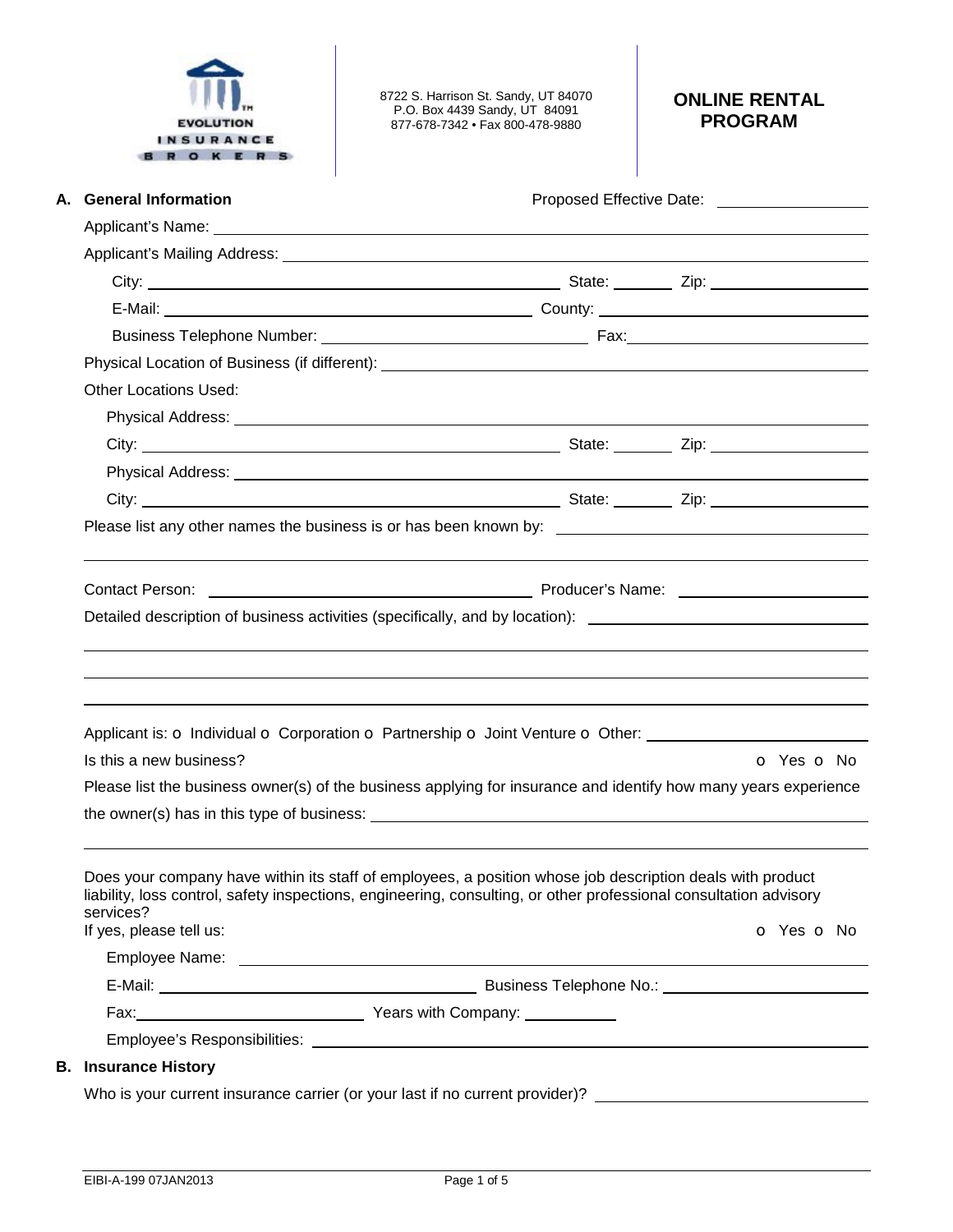#### Provide name(s) for all insurance companies that have provided Applicant insurance for the last three years:

|                        | Coverage: | Coverage: | Coverage: |
|------------------------|-----------|-----------|-----------|
| Company Name           |           |           |           |
| <b>Expiration Date</b> |           |           |           |
| <b>Annual Premium</b>  |           | ۰D        | ۰D        |

Has the Applicant or any predecessor ever had a claim? Department of the South of Yes of No.

Attach a five year loss/claims history, including details. (REQUIRED)

Have you had any incident, event, occurrence, loss, or Wrongful Act which might give rise to a Claim covered by this Policy, prior to the inception of this Policy? **o** Yes **o** No If yes, please explain:

 Has the Applicant or anyone on the Applicant's behalf, attempted to place this risk in standard markets? o Yes o No

If the standard markets are declining placement, please explain why:

#### **C. Other Insurance**

Please provide the following information for all other business-related insurance the Applicant currently carries.

| Coverage Type          |  |   |
|------------------------|--|---|
| <b>Company Name</b>    |  |   |
| <b>Expiration Date</b> |  |   |
| Annual Premium   \$    |  | J |

#### **D. Policy Limits**

Policy limits: \$25,000 per person, \$50,000 per occurrence, \$100,000 aggregate with a \$10,000 property damage sub limit, Physical damage coverage included for unit up to value indicated.

#### **E. Equipment**

- 1. What types of equipment do you own?  $\Box$  Snowmobiles  $\Box$  ATV's  $\Box$  Construction Equipment  $\Box$  RV  $\Box$ Jet-ski Other:
- 2. Attach a list of all rental equipment for which you want coverage, including description, make, year, model and value. Find equipment log on page 5.
- 3. How often is equipment checked and inspected?
- 4. Who is responsible for equipment maintenance?
- 5. Do you keep any maintenance records?  $\Box$  Yes  $\Box$  Yes  $\Box$  No If yes, please describe:
- 6. Description of use for equipment: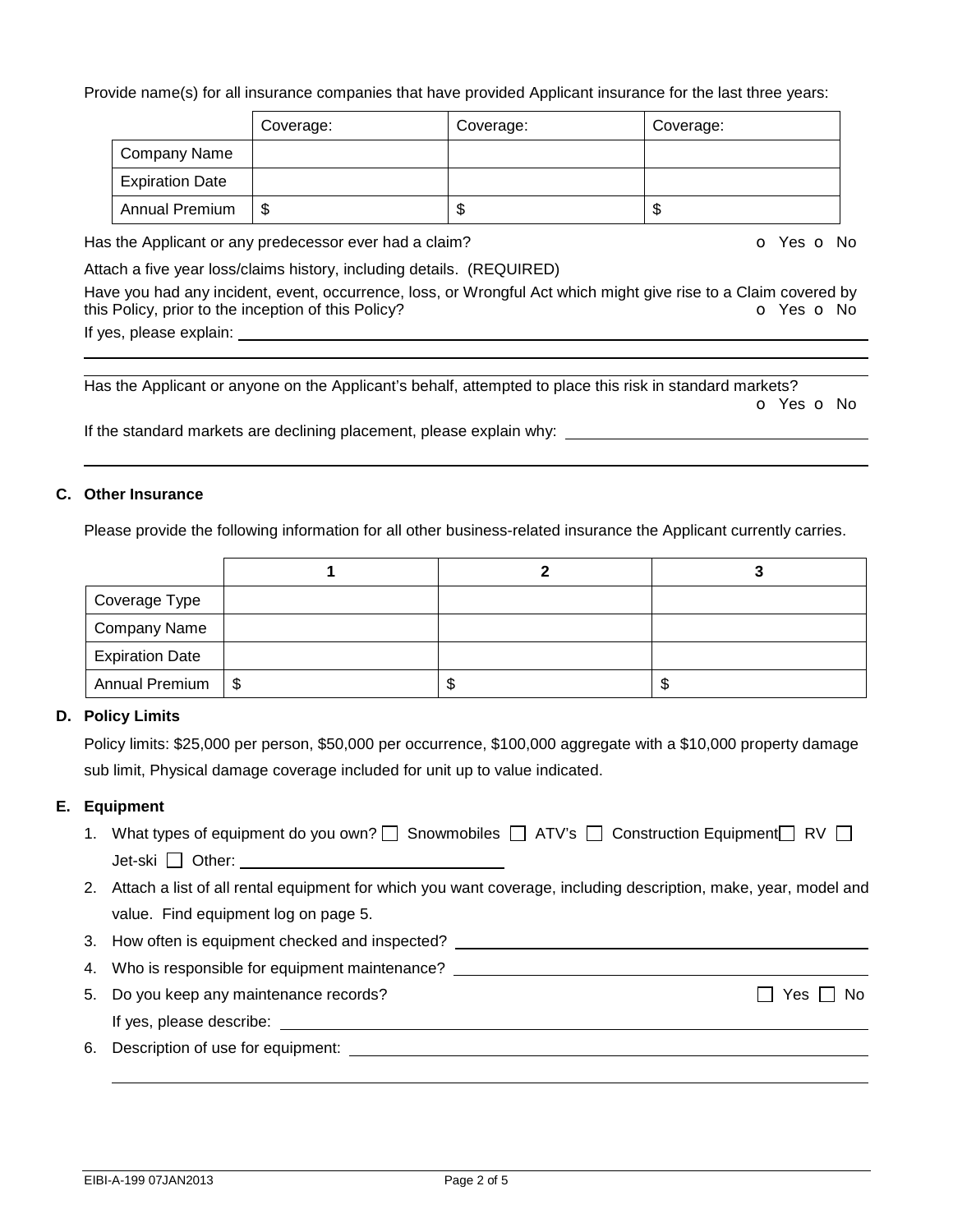7. Do you use any of the following? Please enclose samples of all of the following that you use.

|                                                              | We currently utilize | We agree to develop and implement |
|--------------------------------------------------------------|----------------------|-----------------------------------|
| Scripted, written safety talks outline                       |                      |                                   |
| Make no guarantees of safety in all<br>literature, marketing |                      |                                   |
| System for collecting complete<br>names/addresses of all     |                      |                                   |
| <b>Liability Release Form</b>                                |                      |                                   |

8. Supply estimated participation statistics:

| <b>Description of Rental</b> | # of Units |
|------------------------------|------------|
|                              |            |
|                              |            |
|                              |            |
|                              |            |

#### **REPRESENTATIONS AND WARRANTIES**

The "Applicant" is the party to be named as the "Insured" in any insuring contract if issued. By signing this Application, the Applicant for insurance hereby represents and warrants that the information provided in the Application, together with all supplemental information and documents provided in conjunction with the Application, is true, correct, inclusive of all relevant and material information necessary for the Insurer to accurately and completely assess the Application, and is not misleading in any way. The Applicant further represents that the Applicant understands and agrees as follows: (i) the Insurer can and will rely upon the Application and supplemental information provided by the Applicant, and any other relevant information, to assess the Applicant's request for insurance coverage and to quote and potentially bind, price, and provide coverage; (ii) the Application and all supplemental information and documents provided in conjunction with the Application are warranties that will become a part of any coverage contract that may be issued; (iii) the submission of an Application or the payment of any premium does not obligate the Insurer to quote, bind, or provide insurance coverage; and (iv) in the event the Applicant has or does provide any false, misleading, or incomplete information in conjunction with the Application, any coverage provided will be deemed void from initial issuance. The Applicant hereby authorizes the Insurer and its agents to gather any additional information the Insurer deems necessary to process the Application for quoting, binding, pricing, and providing insurance coverage including, but not limited to, gathering information from federal, state, and industry regulatory authorities, insurers, creditors, customers, financial institutions, and credit rating agencies. The Insurer has no obligation to gather any information nor verify any information received from the Applicant or any other person or entity. The Applicant expressly authorizes the release of information regarding the Applicant's losses, financial information, or any regulatory compliance issues to this Insurer in conjunction with consideration of the Application.

The Applicant further represents that the Applicant understands and agrees the Insurer may: (i) present a quote with a Sub-limit of liability for certain exposures, (ii) quote certain coverages with certain activities, events, services, or waivers excluded from the quote, and (iii) offer several optional quotes for consideration by the Applicant for insurance coverage. In the event coverage is offered, such coverage will not become effective until the Insurer's accounting office receives the required premium payment.

The Applicant agrees that the Insurer and any party from whom the Insurer may request information in conjunction with the Application may treat the Applicant's facsimile signature on the Application as an original signature for all purposes. The Applicant acknowledges that under any insuring contract issued, the following provisions will apply:

1. A single Accident, or the accumulation of more than one Accident during the Policy Period, may cause the per Accident Limit and/or the annual aggregate maximum Limit of Liability to be exhausted, at which time the Insured will have no further benefits under the Policy.

2. The Insured may request the Insurer to reinstate the original Limit of Liability for the remainder of the Policy period for an additional coverage charge, as may be calculated and offered by the Insurer. The Insurer is under no obligation to accept the Applicant's request.

3. The Applicant understands and agrees that the Insurer has no obligation to notify the Insured of the possibility that the maximum Limit of Liability may be exhausted by any Accident or combination of Accidents that may occur during the Policy Period. The Insured must determine if additional coverage should be purchased. The Insurer is expressly not obligated to make a determination about additional coverage, nor advise the Insured concerning additional coverage.

4. The Insurer is herein released and relieved from any and all responsibility to notify the Insured of the possible reduction in any applicable Limit of Liability. The Insured herein assumes the sole and individual responsibility to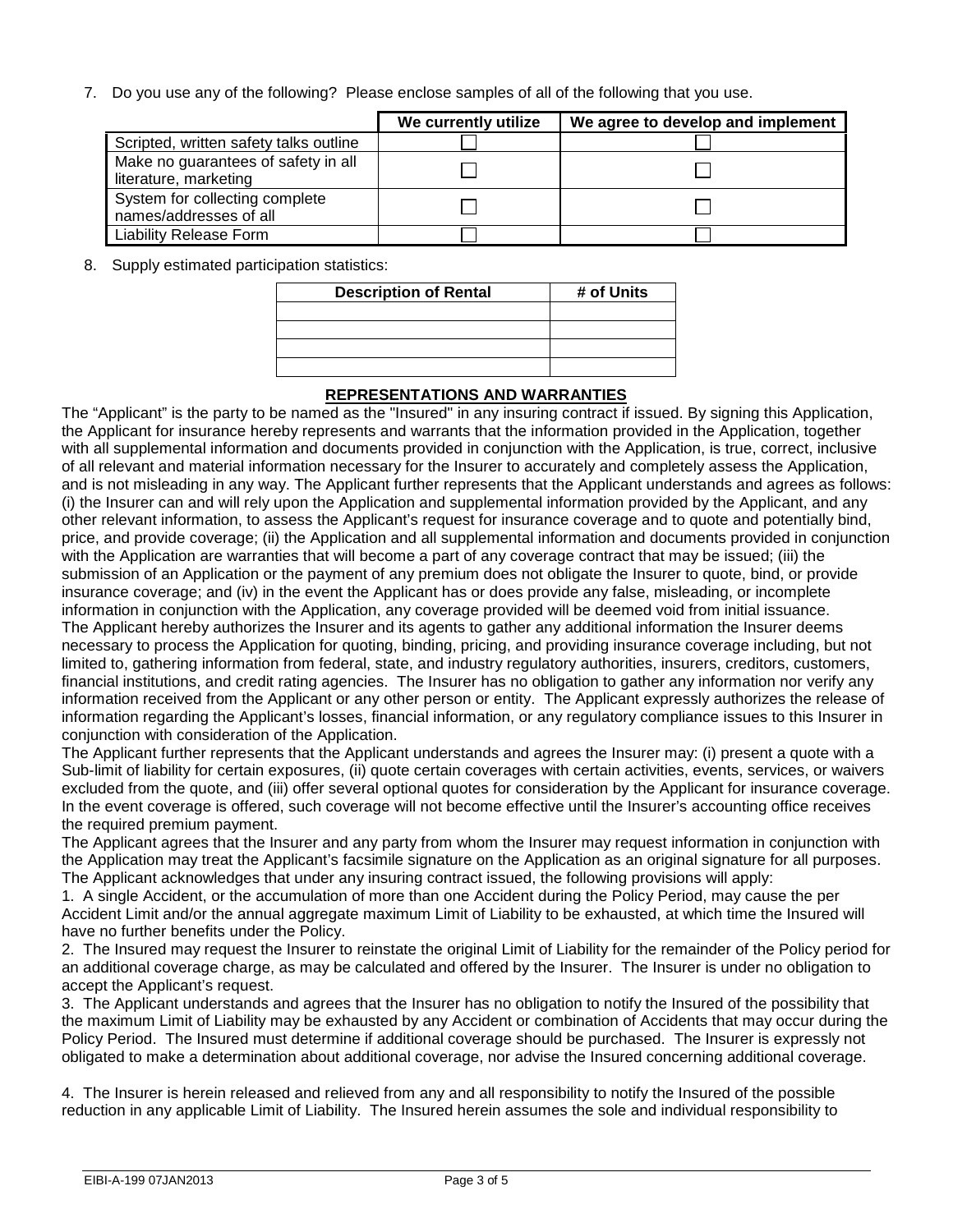evaluate, consider, and initiate a request for additional coverage or reinstatement of the annual aggregate Limit of Liability which may be exhausted by any single Accident or combination of Accidents during the Policy Period.

| Dated:     | Dated:        |  |
|------------|---------------|--|
| Applicant: | Agent/Broker: |  |
| Signature  | Signature     |  |

Print Name Print Name